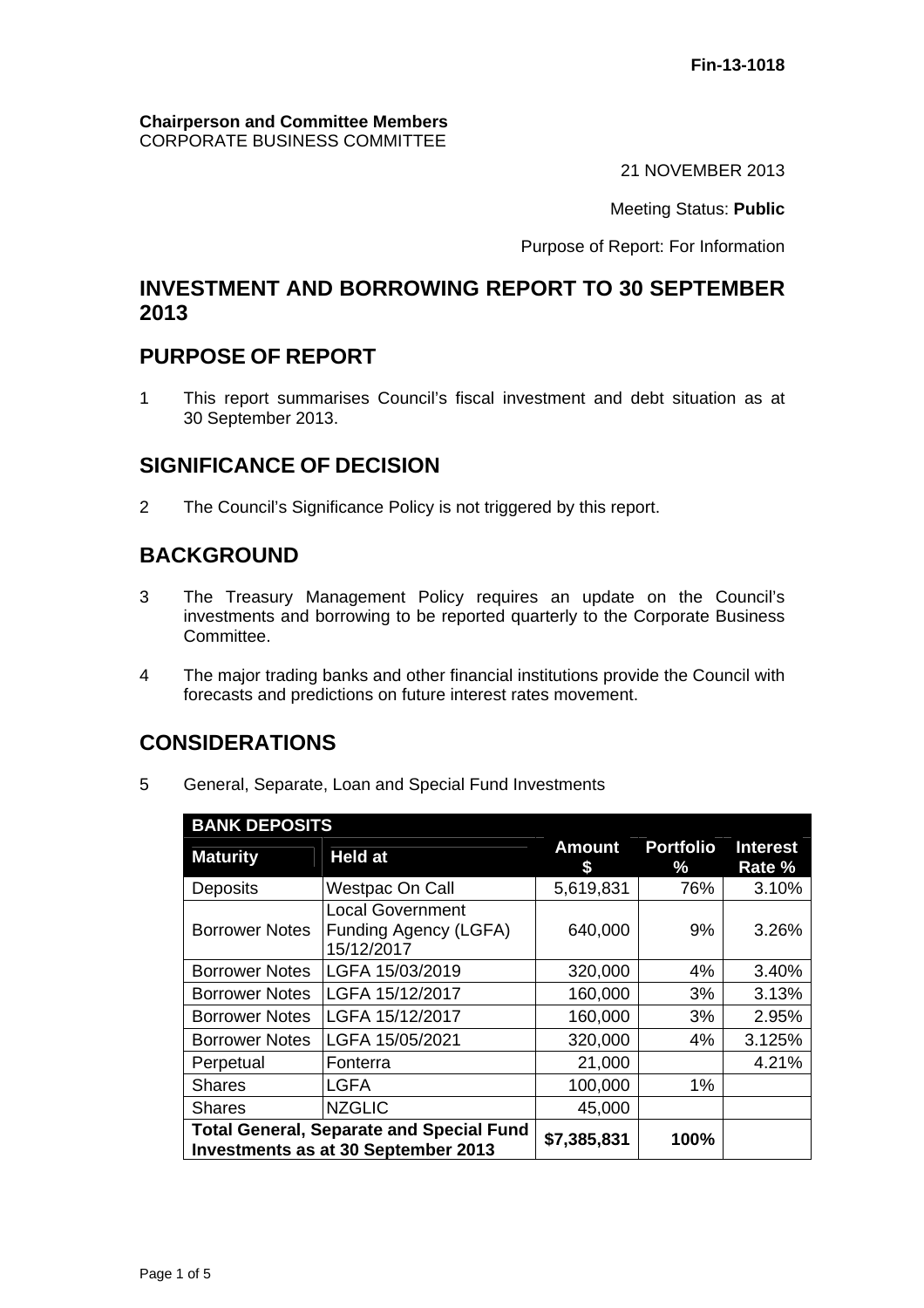#### 6 Borrowing:

| Total Public Debt as at 01/7/2013             | \$125,223,096 |
|-----------------------------------------------|---------------|
| Less Debt Repayment                           | $-$72,986$    |
| <b>Plus New Loans Raised</b>                  | \$5,000,000   |
| Gross Public Debt as at 30/09/2013            | \$130,150,110 |
| Less Loan Repayment Provision (External Debt) | $-$5,768,506$ |
| Net External Public Debt                      | \$124,381,604 |

#### **Market Commentary:**

- 7 The Reserve Bank (RBNZ) left the Official Cash Rate (OCR) unchanged at 2.5% and it is likely to remain at that level for the remainder of 2013. The Central Bank Governor now believes increases of the OCR will be partly dependent on when any construction sector inflation flows through to the broader economy. There was some acknowledgement of a pick up in the domestic economy and a bias towards monetary policy tightening in the future but not likely before the 2014 year.
- 8 General, Separate and Special Fund Investments as at 30 September 2013 were \$7,385,831 (\$7,331,997 as at 30 June 2013). The higher balance of investments as at 30 September 2013 is at similar levels to 30 June 2013 and reflects the cashflow requirements leading into the next quarter.
- 9 Gross Public Debt as at 30 September 2013 was \$130,150,110 (\$125,223,096 as at 30 June 2013). Net Public Debt after allowing for the accumulation of annual loan repayment provisions of \$5,768,506 was \$124,381,604 (\$121,113,565 as at 30 June 2013). The reason for the increase in Net Public Debt is to fund the capital works programme that was completed by 30 June 2013.
- 10 The effective average interest rate of the Council's Public Debt, after taking into account the interest rate swaps and margins as at 30 September 2013 was 5.62% (5.62% as at 30 June 2013).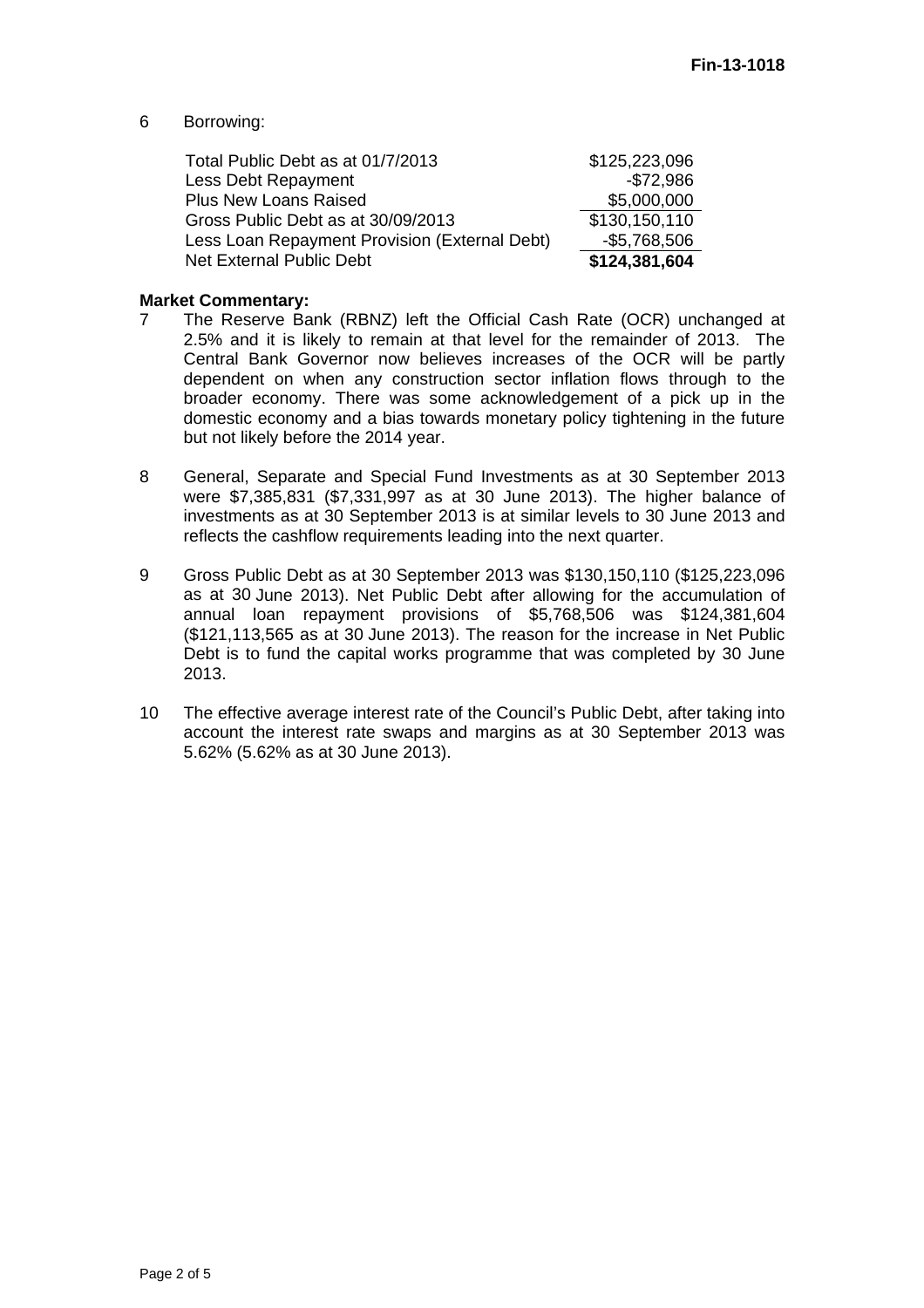### **Interest Rate Risk Management Strategy**

**11** Under the Council's Treasury Management Policy the Council has delegated the responsibility for managing interest rates to the Acting Group Manager, Finance. The Council has entered into the following interest rate swaps:

| <b>INTEREST RATE RISK MANAGEMENT STRATEGY</b> |                   |             |           |                   |                      |                    |
|-----------------------------------------------|-------------------|-------------|-----------|-------------------|----------------------|--------------------|
|                                               | Pay or            |             | Amount    |                   |                      | <b>SWAP</b>        |
| Deal Date                                     | Receive<br>a SWAP | <b>Bank</b> | \$Million | <b>Start Date</b> | <b>Maturity Date</b> | Rate<br>(if fixed) |
| 18 Nov 09                                     | Pay               | <b>BNZ</b>  | 5.00      | 29 Jan 10         | 29 Jan 2014          | 2.65%              |
| 10 May 12                                     | Pay               | <b>BNZ</b>  | 3.00      | 16 Jun 12         | 16 Jun 2015          | 4.22%              |
| 4 Apr 11                                      | Pay               | <b>BNZ</b>  | 5.00      | 20 Oct 11         | 20 Jul 2015          | 4.505%             |
| 4 Apr 11                                      | Pay               | <b>BNZ</b>  | 5.00      | 20 Oct 11         | 20 Jan 2016          | 4.655%             |
| 18 Jun 13                                     | Pay               | <b>BNZ</b>  | 4.00      | 16 Sep 13         | 14 Mar 2016          | 4.52%              |
| 4 Apr 11                                      | Pay               | <b>BNZ</b>  | 5.00      | 20 Oct 11         | 20 Apr 2016          | 4.715%             |
| 12 Jun 12                                     | Pay               | <b>BNZ</b>  | 3.00      | 12 Jul 12         | 12 Jan 2017          | 5.06%              |
| 26 Feb 13                                     | Pay               | <b>BNZ</b>  | 3.00      | 14 Mar 13         | 14 Mar 2017          | 4.46%              |
| 17 Apr 08                                     | Pay               | <b>ANZ</b>  | 5.00      | 2 Nov 10          | 2 May 2017           | 4.58%              |
| 27 May 10                                     | Pay               | <b>WBC</b>  | 5.00      | 5 Jul 10          | 5 Jul 2017           | 5.5%               |
| 12 Apr 12                                     | Pay               | <b>ANZ</b>  | 5.00      | 17 Jun 13         | 15 Dec 2017          | 4.03%              |
| 26 Feb 13                                     | Pay               | <b>BNZ</b>  | 2.00      | 12 Apr 13         | 12 Jan 2018          | 4.86%              |
| 27 Mar 12                                     | Pay               | <b>BNZ</b>  | 5.00      | 15 Mar 13         | 15 Mar 2018          | 4.28%              |
| 30 Aug 05                                     | Pay               | <b>WBC</b>  | 6.00      | 28 Nov 08         | 28 Aug 2018          | 6.07%              |
| 25 Nov 08                                     | Pay               | <b>BNZ</b>  | 5.00      | 12 Jan 09         | 12 Oct 2018          | 5.875%             |
| 17 Nov 08                                     | Pay               | <b>BNZ</b>  | 5.00      | 18 Nov 08         | 19 Nov 2018          | 6.06%              |
| 9 Jul 13                                      | Pay               | ANZ         | 5.00      | 9 Oct 13          | 9 Jan 2019           | 5.31%              |
| 18 Jun 13                                     | Pay               | <b>BNZ</b>  | 5.00      | 22 Jul 13         | 22 Jan 2019          | 5.32%              |
| 27 Mar 12                                     | Pay               | <b>BNZ</b>  | 5.00      | 15 Mar 13         | 17 Jun 2019          | 4.50%              |
| 26 Feb 13                                     | Pay               | <b>BNZ</b>  | 3.00      | 4 Mar 13          | 4 Sep 2019           | 5.82%              |
| 12 Apr 12                                     | Pay               | ANZ         | 5.00      | 15 Mar 13         | 15 Dec 2019          | 4.285%             |
| 23 Aug 10                                     | Pay               | ANZ         | 5.00      | 11 Oct 10         | 9 Apr 2020           | 5.75%              |
| 21 May 10                                     | Pay               | <b>BNZ</b>  | 5.00      | 24 May 10         | 25 May 2020          | 5.735%             |
| 8 Oct 10                                      | Pay               | <b>BNZ</b>  | 1.00      | 8 Apr 11          | 8 Oct 2020           | 4.99%              |
| 8 Oct 10                                      | Pay               | <b>BNZ</b>  | 3.40      | 8 Apr 12          | 8 Oct 2020           | 5.165%             |
| 8 Oct 10                                      | Pay               | <b>BNZ</b>  | 8.15      | 8 Oct 12          | 8 Oct 2020           | 5.15%              |
| 7 Jun 13                                      | Pay               | <b>ANZ</b>  | 5.00      | 11 Jun 13         | 11 Jun 2022          | 3.98%              |
| 20 Jun 13                                     | Pay               | ANZ         | 5.00      | 24 Jun 13         | 24 Jun 2022          | 4.29%              |
| 18 Jun 13                                     | Pay               | <b>BNZ</b>  | 5.00      | 20 Jun 13         | 20 Dec 2022          | 4.165%             |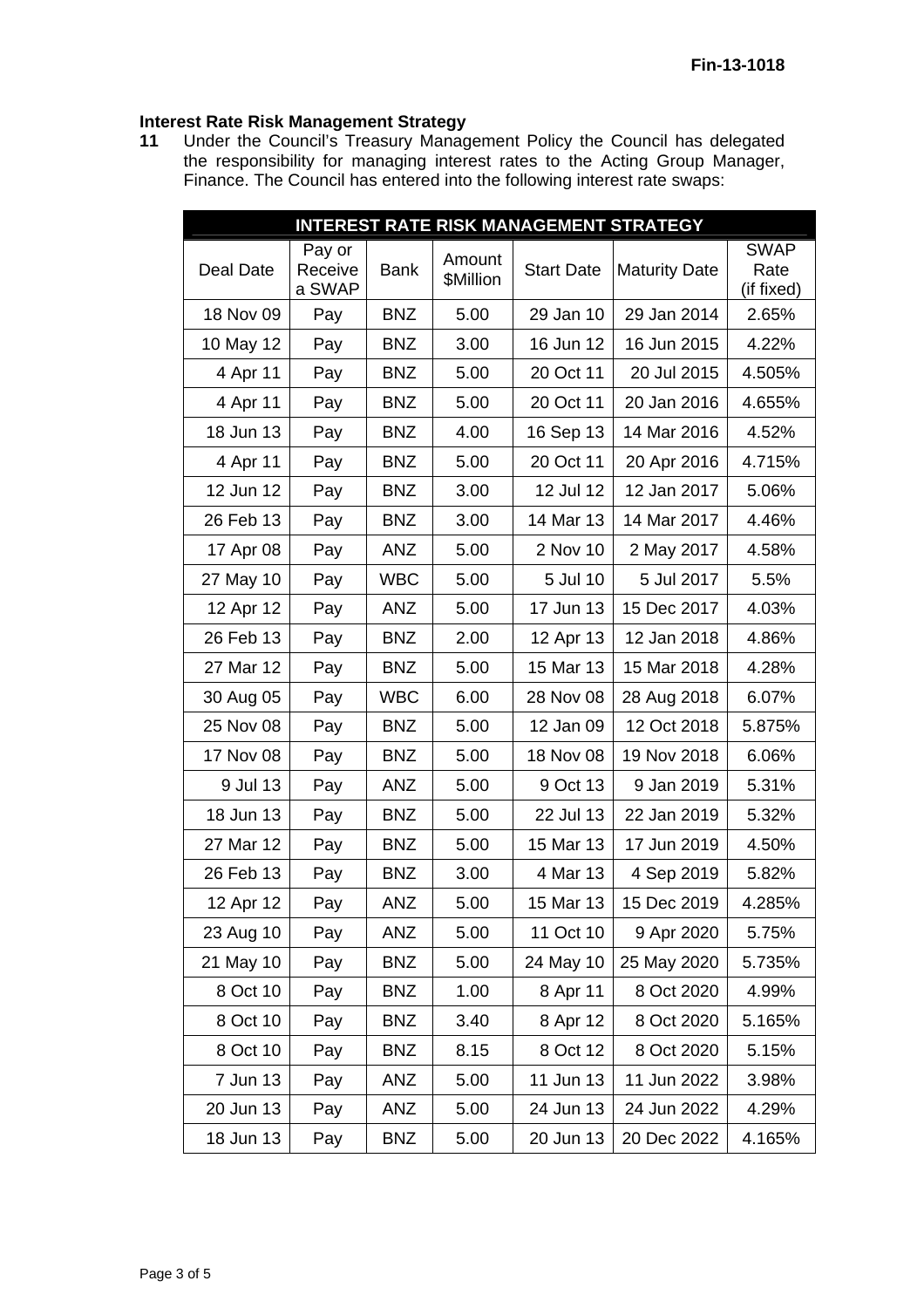12 The result of these interest rate swaps is that the effective interest rate repricing profile of the Council's debt portfolio as at 30 September 2013 is as follows:

| <b>Interest Rate Swap Coverage Profile</b> |          | <b>Interest Rate</b><br>coverage of<br><b>Total Debt</b> | <b>Approved Interest</b><br><b>Rate Coverage</b><br><b>Range of Total</b><br><b>Debt</b> |  |
|--------------------------------------------|----------|----------------------------------------------------------|------------------------------------------------------------------------------------------|--|
| Fixed Rate %                               |          | 83%                                                      | 55-95%                                                                                   |  |
| <b>Fixed Rate Maturity Profile Period</b>  |          | Coverage                                                 | <b>Approved Range</b>                                                                    |  |
| 1 to 3 years                               | \$28.65m | 22%                                                      | 15-60%                                                                                   |  |
| 3 to 5 years                               | \$35.10m | 27%                                                      | 15-60%                                                                                   |  |
| 5 to 10 years                              | \$67.80m | 51%                                                      | 10-60%                                                                                   |  |

- 13 While the long term interest rates have been at historical lows, Council has continued to take opportunities in the market to lower the overall interest rates of existing debt by extending interest rate swaps at lower fixed interest rates.
	- **Date** Loan Interest Margin above **Floating Rate Maturity Date**  3 Oct 12 \$20 million 1.13% 15 March 2019 3 Oct 12 \$40 million 0.99% 15 December 2017 8 Dec 12 \$10 million 0.91% 15 December 2017 20 May 13 | \$10 million | 0.68% | 15 December 2017 24 June 13 | \$20 million | 0.785% | 15 May 2021
- 14 The Council has secured the following funding from the LGFA:

- 15 Of the total borrowing from the LGFA, \$70 million was for the replacement of existing short term borrowing facilities from banks.
- 16 The LGFA has been in the market since February 2012 in which time margins have decreased by around 0.35%. This is partly due to a decline in the interest rate market but also due because the LGFA is dealing with an increasing proportion of the total Local Government borrowings. Effectively this creates competition with the Banks meaning lower interest rates in the market.

### **Delegation**

17 The Corporate Business Committee has delegated authority to consider this Report under Section B.3.7 of the Governance Structure. *Without limiting the generality of this delegation, the committee has the following functions, duties and powers.* 

#### *Financial and Asset Management*

*7.5 Authority to monitor performance of the Council's financial activities, including income, operating and capital expenditure against budgets, remissions, key financial indicators and investment and debt/borrowings management.*